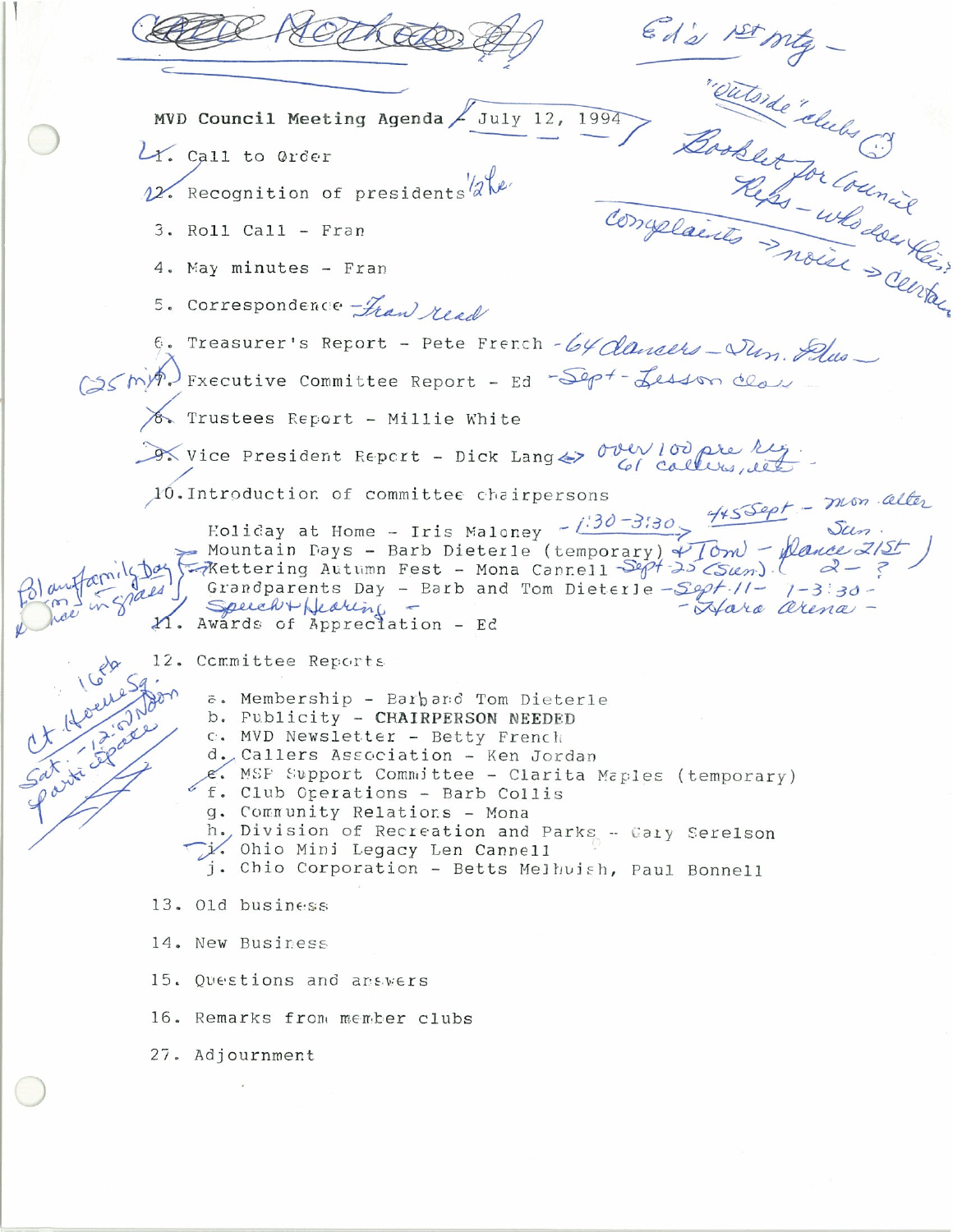|                                   | 1992             |             | 1993             |               |                     |
|-----------------------------------|------------------|-------------|------------------|---------------|---------------------|
|                                   | <b>FULL YEAR</b> |             | <b>FULL YEAR</b> | <b>ACTUAL</b> |                     |
|                                   | <b>BUDGET</b>    | ACTUAL      | <b>BUDGET</b>    | PERIOD        | <b>YEAR-TO-DATE</b> |
| <b>BALANCE AS OF:</b>             | May 11, 1994     |             |                  | \$2,471.56    |                     |
| <b>RECEIPTS:</b>                  | \$14,460.00      | \$10,145.58 | \$9,220.00       | \$1,505.17    | \$6,606.25          |
| GEMoney transfer of principal     |                  |             |                  | \$0.00        | \$0.00              |
| Reduce for tfr. counted as income |                  |             |                  | \$0.00        | \$0.00              |
| <b>DISBURSEMENTS:</b>             |                  |             |                  |               |                     |
| <b>EDUCATION</b>                  | \$5,625,00       | \$5,313.76  | \$4,150.00       | \$517.40      | \$1,909.05          |
| <b>PUBLICITY</b>                  | \$4,175.00       | \$3,037.43  | \$2,725.00       | \$534.00      | \$794.00            |
| <b>HONORS &amp; BADGES</b>        | \$2,105.00       | \$1,762.08  | \$605.00         | \$154.16      | \$468.66            |
| <b>COMMUNICATIONS</b>             | \$1,755.00       | \$1,630.13  | \$1,595.00       | \$166.35      | \$574.27            |
| <b>MISCELLANEOUS</b>              | \$5,075.00       | \$3,695.62  | \$3,145.00       | \$1,014.48    | \$2,295.84          |
| <b>TOTAL DISBURSE.:</b>           | \$18,735,00      | \$15,439.02 | \$12,220.00      | \$2,386.39    | \$6,041.82          |
| <b>BALANCE FORWARD:</b>           |                  |             |                  | \$1,590.34    |                     |

| TOTAL FUNDS AVAILABLE:                      |              |             |
|---------------------------------------------|--------------|-------------|
| Checking account (National City Bank)       |              | \$1,590.34  |
| Certificate of deposit (National City Bank) |              | \$30,000.00 |
| Certificate of deposit (National City Bank) |              | \$10,000.00 |
| Certificate of deposit (National City Bank) |              | \$12,000.00 |
| Savings (National City Bank)                |              | \$3,433.62  |
| <b>TOTAL ALL FUNDS</b>                      | Jul 12, 1994 | \$57,023.96 |

l, l,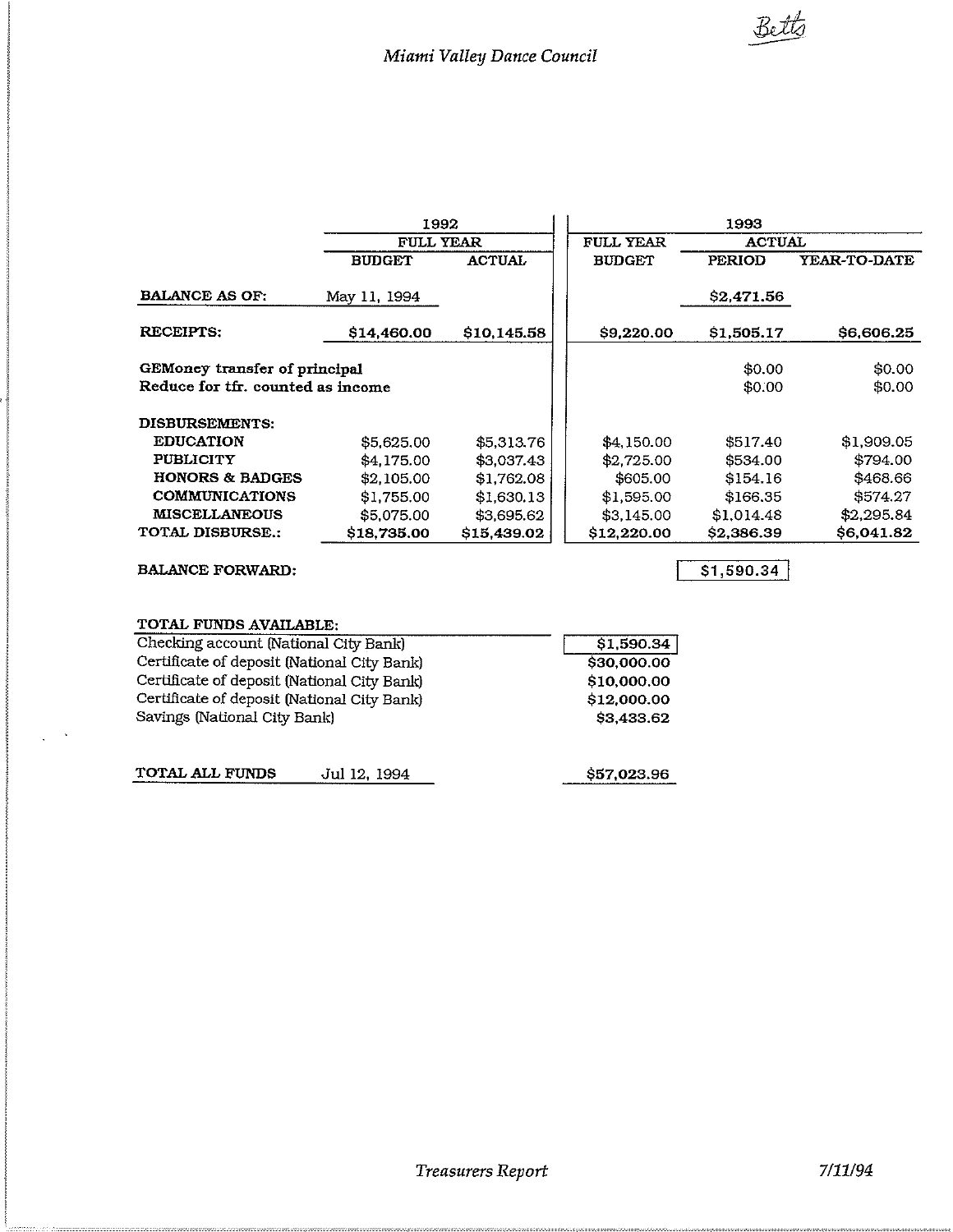|                                                         | 1993                      |                         | 1994                   |                                   |                        |  |
|---------------------------------------------------------|---------------------------|-------------------------|------------------------|-----------------------------------|------------------------|--|
|                                                         |                           | <b>FULL YEAR</b>        |                        | <b>FULL YEAR</b><br><b>ACTUAL</b> |                        |  |
|                                                         | <b>BUDGET</b>             | <b>ACTUAL</b>           | <b>BUDGET</b>          | <b>PERIOD</b>                     | YEAR-TO-DATE           |  |
| <b>BALANCE AS OF:</b>                                   | May 11, 1994              |                         |                        | \$2,471.56                        |                        |  |
|                                                         |                           |                         |                        |                                   |                        |  |
| <b>RECEIPTS:</b>                                        |                           |                         |                        |                                   |                        |  |
| <b>Lesson Classes</b>                                   | \$2,300.00                | \$1,375.00              | \$1,250.00             | \$0.00                            | \$782.50               |  |
| Plus Dances                                             | \$1,400.00                | \$1,015.00              | \$750.00               | \$0.00                            | \$0.00                 |  |
| Interest                                                | \$3,700.00                | \$2,611.58              | \$2,000.00             | \$415.17                          | \$1,228.75             |  |
| Convention                                              | \$2,600.00                | \$2,600.00              | \$2,600.00             | \$0.00                            | \$2,600.00             |  |
| Hearing & Speech                                        | \$1,800.00                | \$566.00                | \$600.00               | \$0.00                            | \$0.00                 |  |
| Childrens' Medical Center                               | \$1,000.00                | \$1,063.00              | \$700.00               | \$1,074.00                        | \$1,074.00             |  |
| Club Insurance                                          | \$460.00                  | \$450.00                | \$820.00               | \$0.00                            | \$780.00               |  |
| Other<br><b>TOTAL RECEIPTS:</b>                         | \$1,200.00<br>\$14,460.00 | \$465.00<br>\$10,145.58 | \$500.00<br>\$9,220.00 | \$16.00<br>\$1,505.17             | \$141.00<br>\$6,606.25 |  |
| Transfer of principal-from savings                      |                           |                         |                        |                                   | \$0.00                 |  |
| Reduce for tfr. from within checking, counted as income |                           |                         |                        |                                   | \$0.00                 |  |
| <b>DISBURSEMENTS:</b><br><b>EDUCATION:</b>              |                           |                         |                        |                                   |                        |  |
| <b>Lesson Classes</b>                                   | \$3,900.00                | \$4,050.17              | \$3,120.00             | \$472.60                          | \$1,787.50             |  |
| Plus Dances                                             | \$1,070.00                | \$764.62                | \$500.00               | \$44.80                           | \$44.80                |  |
| Travel - Delegates                                      | \$275.00                  | \$308.50                | \$300.00               | \$0.00                            | \$46.75                |  |
| Leadership                                              | \$350.00                  | \$160.47                | \$200.00               | \$0.00                            | \$0.00                 |  |
| Other                                                   | \$30.00                   | \$30.00                 | \$30.00                | \$0.00                            | \$30.00                |  |
| <b>TOTAL</b>                                            | \$5,625.00                | \$5,313.76              | \$4,150.00             | \$517.40                          | \$1,909.05             |  |
| <b>PUBLICITY:</b>                                       |                           |                         |                        |                                   |                        |  |
| Printing                                                | \$1,650.00                | \$1,320.00              | \$1,200.00             | \$565.00                          | \$700.00               |  |
| Conventions                                             | \$0.00                    | \$0.00                  | \$0.00                 | \$0.00                            | \$0.00                 |  |
| Demos                                                   | \$850.00                  | \$735.06                | \$500.00               | \$0.00                            | \$0.00                 |  |
| <b>Community Relations</b>                              | \$25.00                   | \$0.00                  | \$25.00                | \$0.00                            | \$0.00                 |  |
| <b>Special Events</b>                                   | \$150.00                  | \$176.49                | \$100.00               | \$0.00                            | \$0.00                 |  |
| Other                                                   | \$1,500.00                | \$805.88                | \$900.00               | (\$31.00)                         | \$94.00                |  |
| <b>TOTAL</b>                                            | \$4,175.00                | \$3,037.43              | \$2,725.00             | \$534.00                          | \$794.00               |  |
| <b>HONORS &amp; BADGES:</b>                             |                           |                         |                        |                                   |                        |  |
| Honors                                                  | \$365.00                  | \$179.00                | \$0.00                 | \$15.00                           | \$81.00                |  |
| Friendship                                              | \$300.00                  | \$104.00                | \$0.00                 | (\$7.50)                          | \$53.00                |  |
| Other                                                   | \$40.00                   | \$21.00                 | \$30.00                | (\$17.40)                         | \$69.60                |  |
| Honor Cples/Dinner                                      | \$1,200.00                | \$1,395.08              | \$500.00               | \$25.35                           | \$126.35               |  |
| Other                                                   | \$200.00                  | \$63.00                 | \$75.00                | \$138.71                          | \$138.71               |  |
| <b>TOTAL</b>                                            | \$2,105.00                | \$1,762.08              | \$605.00               | \$154.16                          | \$468.66               |  |
| <b>COMMUNICATIONS:</b>                                  |                           |                         |                        |                                   |                        |  |
| Pres./Council Mtgs.                                     | \$125.00                  | \$168.27                | \$150.00               | \$0.00                            | \$28.00                |  |
| Vice President                                          | \$50.00                   | \$0.00                  | \$0.00                 | \$0.00                            | \$0.00                 |  |
| Treasurer                                               | \$295.00                  | \$221.77                | \$250.00               | \$23.12                           | \$65.59                |  |
| Secretary                                               | \$175.00                  | \$257.40                | \$225.00               | \$0.94                            | \$66.92                |  |
| Editor                                                  | \$600.00                  | \$406.51                | \$450.00               | \$48.51                           | \$142.81               |  |
| Telephone/Equipment                                     | \$410.00                  | \$541.18                | \$420.00               | \$63.78                           | \$192.07               |  |
| Other                                                   | \$100.00                  | \$35.00                 | \$100.00               | \$30.00                           | \$78.88                |  |
| <b>TOTAL</b>                                            | \$1,755.00                | \$1,630.13              | \$1,595.00             | \$166.35                          | \$574.27               |  |